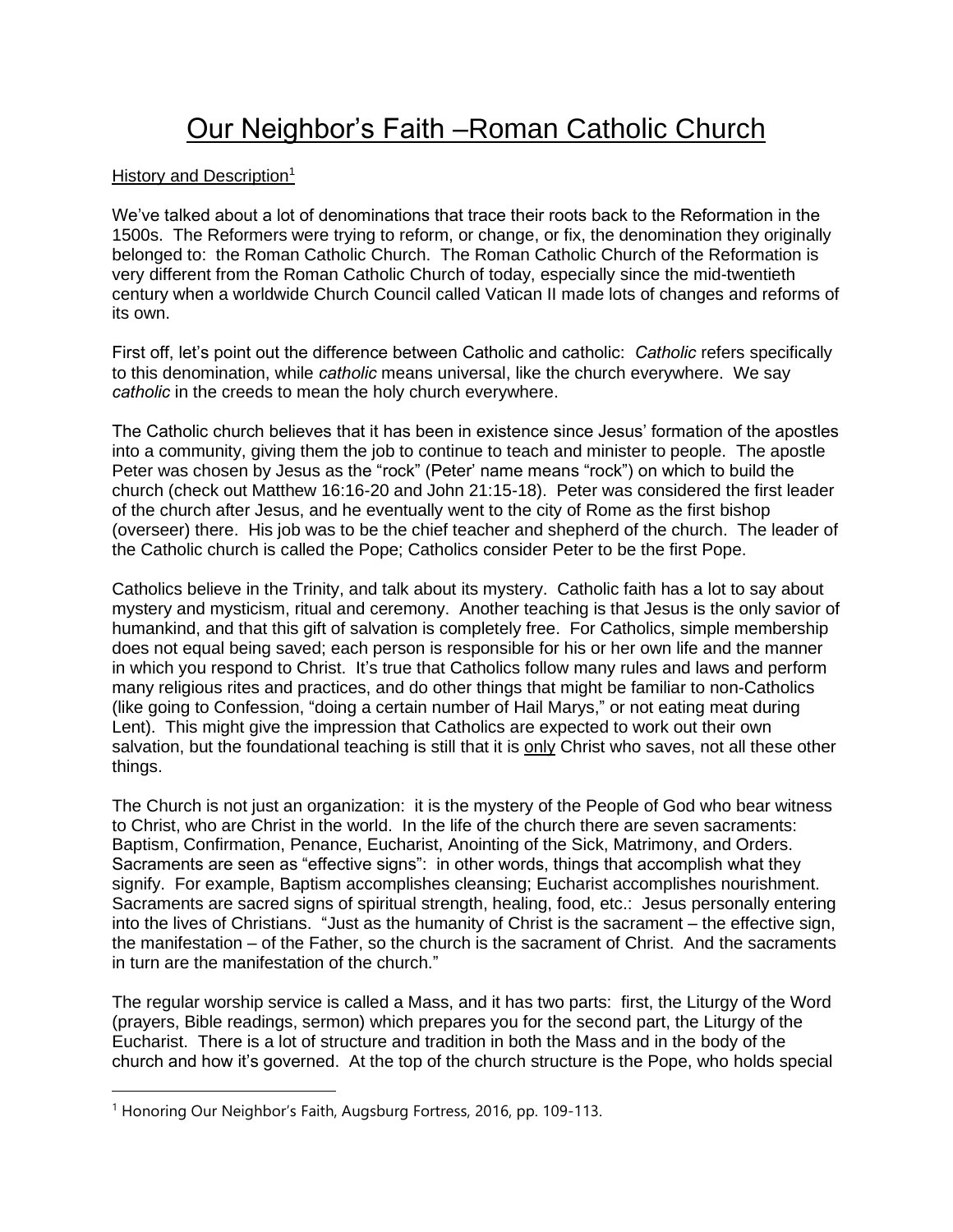privileges and duties; however, the pope is not considered to be infallible; only the office of the Pope is considered infallible with regards to matters of doctrine.

Other Catholic teachings involve Mary, Jesus' mother, who was thought to be a virgin before, during, and after Jesus' birth; who was also thought to be conceived in her mother's womb without sin and therefore redeemed from the start (immaculate conception); and, very important for daily life: Catholic social teachings that give clear structure on how to live out one's faith.

Statistics: As of 2010, the Roman Catholic Church had 58,963,835 members and 20,589 congregations. You might know people who attend Church of the Redeemer, just across our parking lot: https://www.churchredeemer.org/. (For comparison, the ELCA was at 4,181,219 and 9,846.)

### **Experience**

Check out the U.S. Catholic website, https://www.usccb.org/.

Did you grow up being taught misinformation or suspicion with regards to Catholic beliefs and practices?

The Roman Catholic Church is the "mother church" for most Western denominations. How much overlap and similarity remains between ELCA Lutherans and Roman Catholics? You can also check out https://www.usccb.org/committees/ecumenical-interreligious-affairs/documentsproduced-lutheran-catholic-dialogue-united for the ongoing conversation the ELCA and RCC are in.

| Roman Catholic Church                                                                                                                                    | ELCA                                                                                                                                                             |
|----------------------------------------------------------------------------------------------------------------------------------------------------------|------------------------------------------------------------------------------------------------------------------------------------------------------------------|
| 1. Believe in the triune God                                                                                                                             | l1. Same                                                                                                                                                         |
| 2. Believe in the full divinity and humanity of<br>Christ.                                                                                               | l2. Same                                                                                                                                                         |
| 3. Accept the Bible as the source of truth<br>interpreted in the light of tradition.                                                                     | 3. Accept the Bible as the source of truth<br>expressed in creeds and confessions of<br>tradition.                                                               |
| 4. Celebrate seven sacraments: baptism,<br>confirmation, penance, eucharist, marriage,<br>orders, and anointing of the sick.                             | 4. Celebrate two sacraments: baptism and the<br>leucharist.                                                                                                      |
| 5. Believe in the real presence of Jesus in the<br>consecrated bread and wine – that bread and<br>wine are changed into the body and blood of<br>Christ. | 5. Believe in the real presence of Jesus in the<br>eucharist. Each communicant receives not only<br>the bread and wine but also the body and blood<br>of Christ. |

## Comparison with the ELCA<sup>2</sup>: